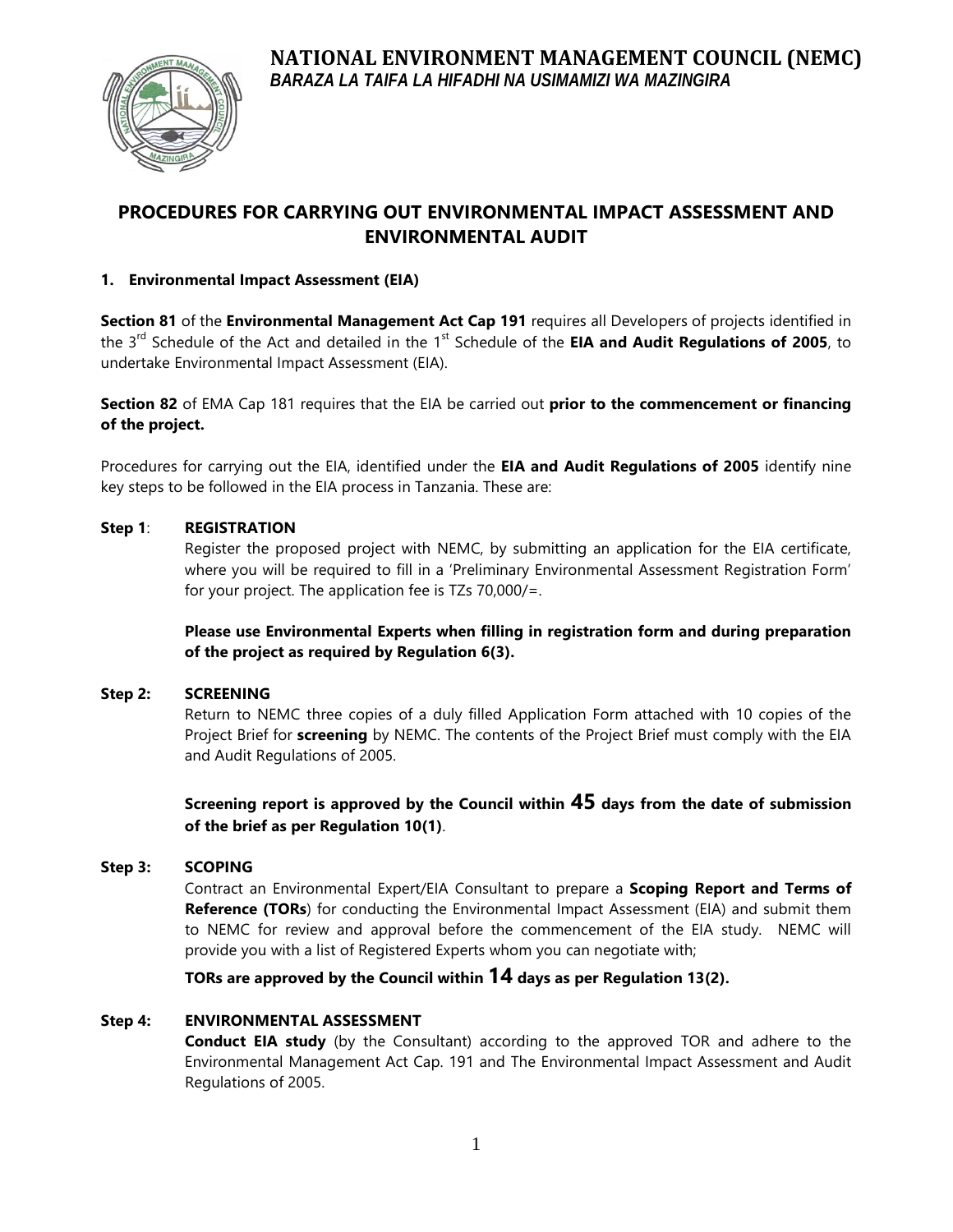### **Time taken to carry out EIS depends on the type and complexity of the individual project.**

### **Step 5: REVIEW**

**Submit** an Environmental Impact Statement (EIS) also called Environmental Impact Assessment (EIA) Report to NEMC for **review** by a Cross-sectoral Technical Advisory Committee (TAC); the EIS shall be submitted along with dully filled EIS submission form i.e. form no. 2,

Prior to the review by TAC, NEMC and key stakeholders from other sectors (depending on the type of project) may l visit the proposed site for verification of issues that have been raised on the EIS and confirmation of stakeholder consultation at the proponent's costs (transport arrangements to be done by the Developer).

**The Council shall, within 60 days following submission of EIS carry out its review as per Section 87(1) of EMA Cap. 191.**

### **Step 6: RECOMMENDATIONS OF THE TECHNICAL ADVISORY COMMITTEE (TAC)**

The Consultant will **make** improvements of the EIS by incorporating all comments and recommendations raised by the TAC.

# **Step 7: SUBMISSION TO THE MINISTER FOR ENVIRONMENT**

The Consultant will **submit** the improved (final) version of the EIS to NEMC for final scrutiny. **NEMC** will forward recommendations to the Minister for Environment for final approval.

### **Step 8: APPROVAL OF THE EIS**

Upon signing of the Certificate by the Minister, it will be brought back to NEMC for collection by the Developer.

**The Minister may approve or disapprove the EIS within 30 days as per Section 92(1) of EMA Cap. 191.**

#### **Step 9: ISSUANCE OF CERTIFICATE**

The signed EIS Certificate will be **attached** with the General and Specific conditions that must be adhered to by the Developer.

# **Regular monitoring will be carried out to ensure that the specified conditions are followed**.

#### **2. Environmental Audit**

Section 44 (2a) of the **EIA and Audit Regulations of 2005** requires all ongoing projects identified in the 1st Schedule of the Regulations, that have commenced prior to the **EMA Cap 191** coming into force, to carry out Environmental Audit (EA).

Initial Environmental Audit will help the Developer to set baseline information on the key environmental issues surrounding his project.

There are eight key steps to be followed when carrying out Environmental Audit. These are: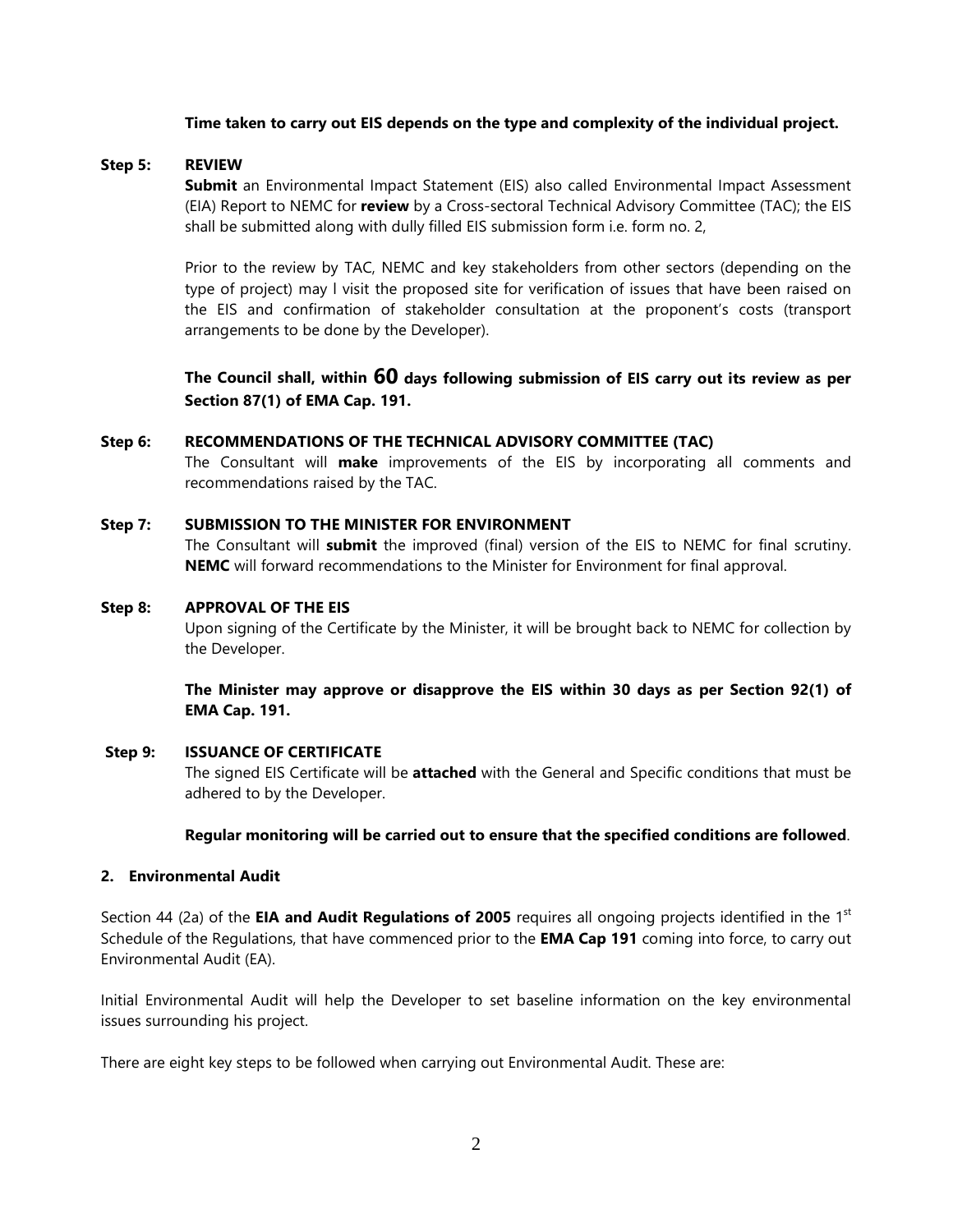#### **Step 1**: **REGISTRATION**

Register the proposed project with NEMC, by submitting an application for the Environmental Audit (EA) certificate, where you will be required to fill in a 'Preliminary Environmental Assessment Registration Form' for your project. The application fee is TZs 70,000/=

# **Please use Environmental Experts when filling in registration form and during preparation of the project brief**.

#### **Step 2: APPROVAL OF TERMS OF REFERENCE**

Return to NEMC three copies of a duly filled EA Application Form attached with 10 copies of the Project Brief and Terms of Reference for **review** by NEMC. The contents of the Project Brief must comply with the EIA and Audit Regulations of 2005.

**Terms of Reference are approved by the Council within 14 days from the date of submission of the brief and ToR**.

## **Step 3: ENVIRONMENTAL ASSESSMENT**

**Conduct EA study** (by the Consultant) according to the approved TOR and adhere to the Environmental Management Act Cap. 191 and The Environmental Impact Assessment and Audit Regulations of 2005.

### **Time taken to carry out EA depends on the type and complexity of the individual project.**

### **Step 4: REVIEW**

**Submit** an Environmental Audit report to NEMC for **review** by a Cross-sectoral Technical Advisory Committee (TAC);

Prior to the review by TAC, NEMC and key stakeholders from other sectors (depending on the type of project) will visit the location of the ongoing project for verification of issues that have been raised on the EA, and confirmation of stakeholder consultation (transport arrangements to be done by the Developer).

**The Council shall, within 60 days following submission of EA report carry out its review.**

# **Step 5: RECOMMENDATIONS OF THE TECHNICAL ADVISORY COMMITTEE (TAC)**

The Consultant will **make** improvements of the EA report by incorporating all comments and recommendations raised by the TAC.

The Developer will improve the situation on the ground following recommendations by the TAC.

### **Step 6: SUBMISSION TO THE MINISTER FOR ENVIRONMENT**

The Consultant will **submit** the improved (final) version of the EA to NEMC for final scrutiny. **NEMC** will forward recommendations to the Minister for Environment for final approval.

#### **Step 7: APPROVAL OF THE EA REPORT**

Upon signing of the Certificate by the Minister, it will be brought back to NEMC for collection by the Developer.